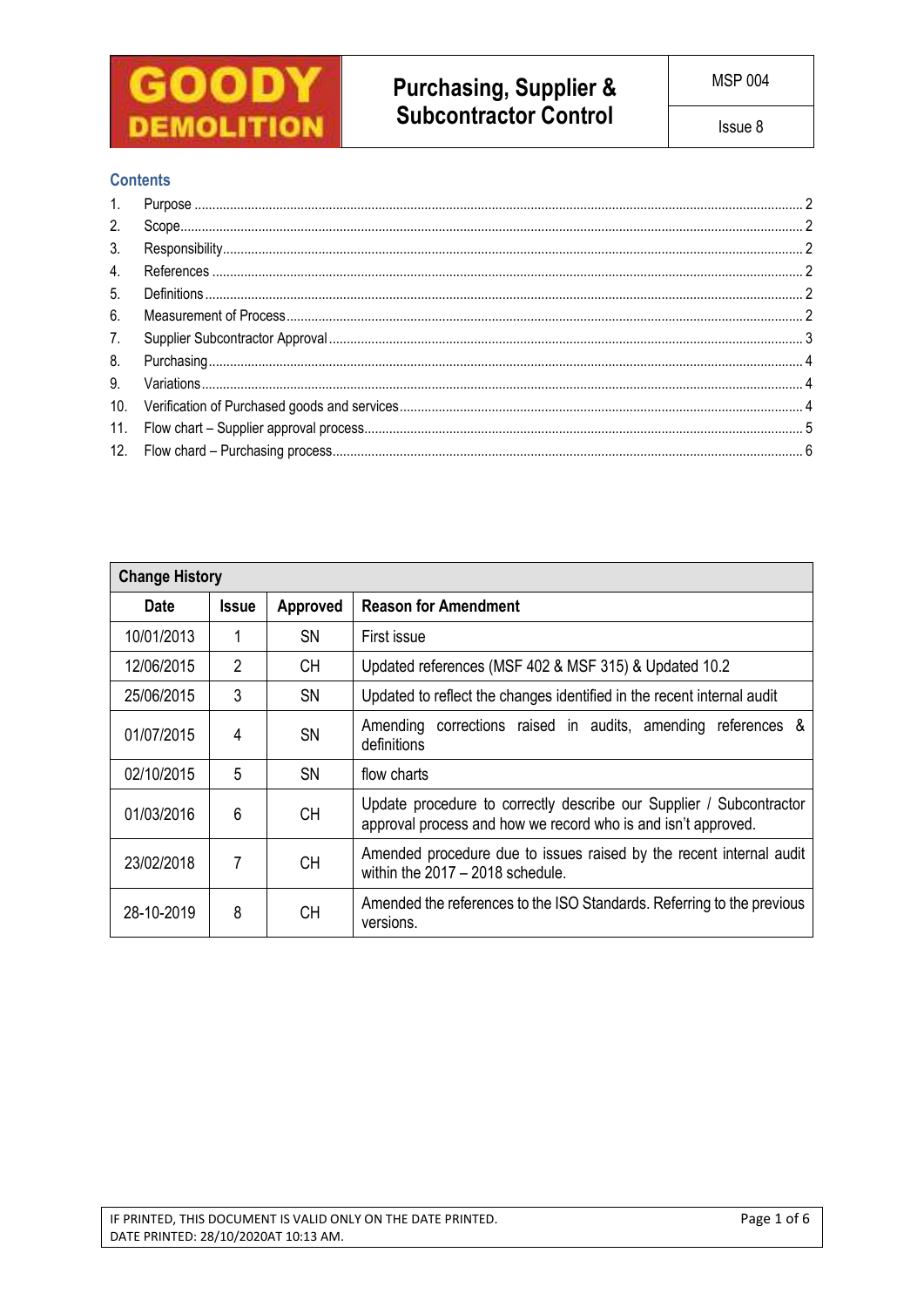

## **1. Purpose**

This procedure defines the processes that Goody Demolition use to purchase goods and services required to meet their contractual obligations and provide products and services to their customers.

# **2. Scope**

This procedure applies to all products and services purchased where there may be a quality, environmental and or health and safety impact.

# **3. Responsibility**

The Surveyors are responsible for the approval of suppliers and for purchasing subcontract services such as Material testing services etc.

The Plant Manager is responsible for purchasing plant, PPE, Materials, Labour, Muck Away services, skips and lorries.

### **4. References**

• MS Planning Workbook

| $\bullet$ | Pre-order Sub-Contractor Questionnaire Form<br>SHE <sub>13</sub> | <b>MSF 401</b> |
|-----------|------------------------------------------------------------------|----------------|
| $\bullet$ | Pre-order Supplier Questionnaire Form<br>SHE <sub>13a</sub>      | <b>MSF 402</b> |
| $\bullet$ | Purchase Order (Triplicate book)                                 |                |
| $\bullet$ | Goody Demo Internal Order                                        | MSF 405        |
| $\bullet$ | Short Form of Sub-contract                                       | <b>MSF 404</b> |
| $\bullet$ | Subcontractor On-site Assessment Form                            | <b>MSF 315</b> |

### **5. Definitions**

| Purchase Order:             | A pre-printed triplicate book upon which detailed requirements are<br>recorded and passed to the supplier to provide products materials<br>and services against. |
|-----------------------------|------------------------------------------------------------------------------------------------------------------------------------------------------------------|
| Goody Demo Internal Order:  | A Purchase order placed for services provided by a Goody sister<br>company.                                                                                      |
| Short form of Sub-contract: | A Purchase order placed for sub-contract services often against a<br>previous quotation.                                                                         |
| NCR:                        | Nonconformity report used to record any deviations from planned<br>arrangements.                                                                                 |
| Management Review Meeting:  | A meeting as required by the management system and detailed in<br>MSP 016.                                                                                       |

### **6. Measurement of Process**

- 6.1. The effectiveness of this process will be measured by the number of nonconformities identified and attributed to the supplier/subcontractor.
- 6.2. The supplier approval process will be monitored and issues arising shall be raised at the Management Review Meeting.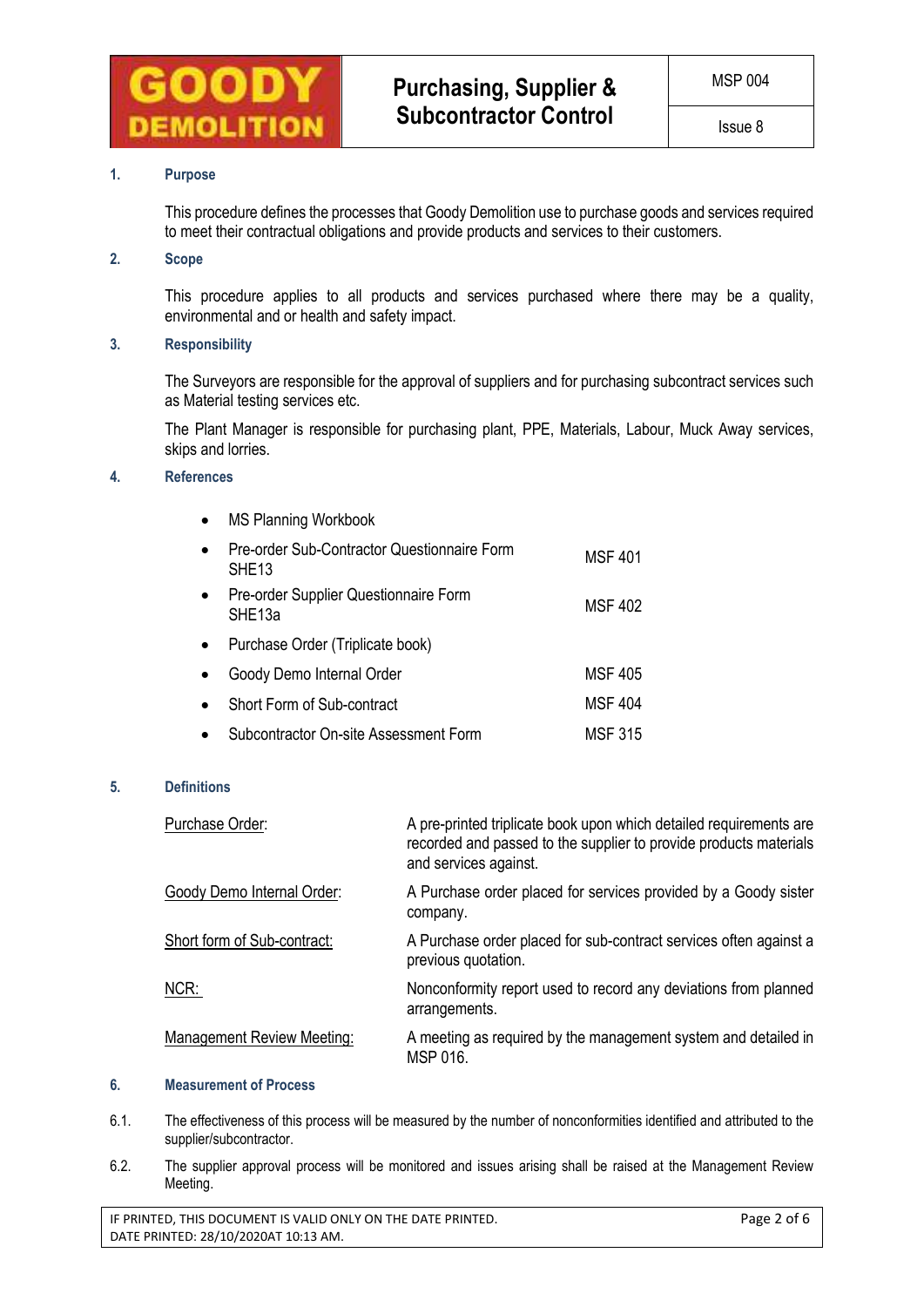

## **7. Supplier Subcontractor Approval**

- 7.1. A complete List of Approved Suppliers and Subcontractors is maintained within the Builders Profile database and controlled giving details of companies and subcontractors that have been approved by Goody Demolition on one or more of the following basis: -
	- Is approved by Builders Profile
	- Is a supplier holding an accreditation from an authorising body for their Quality, environmental and or Health & Safety Management System as appropriate (i.e. BS EN ISO 9001:2015, BS EN ISO 14001:2015, BS EN ISO 45001:2018 etc.).
	- If supplying subcontract services, they must have provided all requested documentation.
	- Have been a regular supplier to Goody Demolition over a period of more than six months confirmed date of first order from supplier's invoice, whose service and product supply have been deemed acceptable.
	- Holds an approval from Goody Demolition after a Supplier/Subcontractor Visit Assessment.
	- Is a distributor of goods from a recognised producer of quality products and or services?
	- Is defined in a customer contract as a preferred supplier of products/services.
- 7.2. The List of Approved Suppliers and Subcontractors is reviewed on a regular basis and any suppliers that do not meet the above criteria are removed from the approved supplier list in the Builders profile database.
- 7.3. New suppliers and subcontractors may become available or be sought from time to time. Each such source will be invited to add their profile to the Builders Profile database.
- 7.4. Once the new supplier/subcontractor has created a profile in the Builders Profile database the information shall be reviewed for acceptability. If the supplier/subcontractor is shown as approved by Builders Profile they can be added to the Goody Demolition approved supplier list in Builders Profile.
- 7.5. An unapproved supplier/subcontractor may be used only with management approval. Who will decide the level of monitoring required for the product or service to be provided. The unapproved Supplier/subcontractor will be added to the approved supplier list within Builders Profile and a note will be added showing the name of the person that approved their use, the product or service they are approved to supply and any additional control measures required to ensure the specified quality, environmental and health and safety aspects of the product or service are met. Subcontractors will be required to complete a Pre-Order Subcontractor Questionnaire.
- 7.6. If a supplier/subcontractor cannot be included in the Builders Profile approved supplier list they shall be added to Easybuild, the approval status of any and all suppliers / subcontractors is to be listed on an excel spreadsheet which is maintained the surveying department and the necessary information will be recorded as required in 7.5 above.
- 7.7. See flow chart in section 12.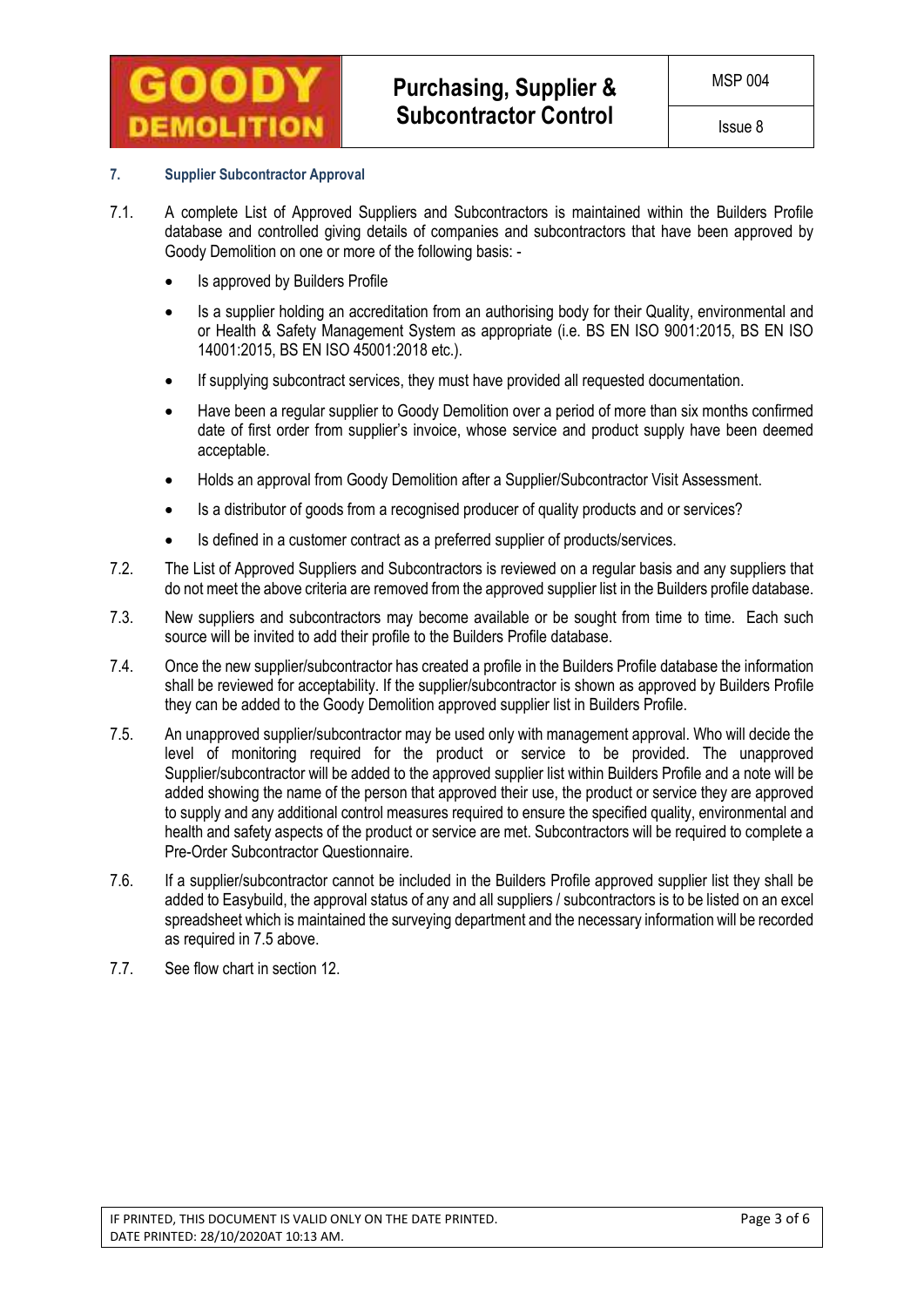

#### **8. Purchasing**

- 8.1. Requests for purchasing should be made to:
	- The Plant Manager For PPE, Tools, Equipment, Supplies etc.
	- The Workshop Manager For COSHH items, Tools, Equipment and other Workshop / Site Supplies.
	- Receptionist / Admin Manager For office supplies, office furniture etc.
- 8.2. For all purchases excluding subcontract and technical services a purchase order is raised by the Plant Manager using the purchase order triplicate book. The copies are distributed as follows
	- White copy Sent to the supplier
	- Yellow copy filed
	- Pink copy Attached to the invoice
- 8.3. For Subcontract and Technical orders, a Short Form of Sub-contract (Or Goody Demo Internal Order if the service is being provided by a Goody sister company) which is then filed into the relevant job file.
- 8.4. The purchase order, shall contain details of the supplier's item code and or item description/name/quotation reference, quantity required, unit price and delivery instructions. It shall also make reference to standards, quality, environmental and health & Safety requirements and the need to provide documentation such as material safety data sheets, method statements, risk assessments etc.
- 8.5. If the purchased product contains hazardous ingredients it shall be checked against the COSHH register. If the product is not on the register all material safety data sheets and instructions for use shall be sent to the H & S Manager to arrange for a COSHH risk assessment to be carried out.

#### **9. Variations**

- 9.1. Any purchasing requirements that arise due to a variation shall be raised via email agreement between the client and Goody Demolition Ltd.
- 9.2. The Responsible person will place the purchase orders as required and pass all paperwork to the Quantity Surveyor
- **10. Verification of Purchased goods and services**
- 10.1. Upon receipt of goods they shall be checked to ensure they meet requirements and are free from damage.
- 10.2. If goods do not meet specified requirements an NCR shall be raised and the goods shall be quarantined or segregated and clearly identified to prevent their inadvertent use.
- 10.3. If the delivery is received on site, the delivery note shall be signed by the responsible Employee and placed into the site box. If delivered to head office the delivery note shall be signed by the responsible Employee and passed to the admin department.
- 10.4. Once the site box has been returned to the office the delivery notes shall be removed and passed to the admin department.
- 10.5. The admin department shall scan all delivery notes onto the server, add them to Easybuild and pass them to the accounts department for reconciliation with the invoices.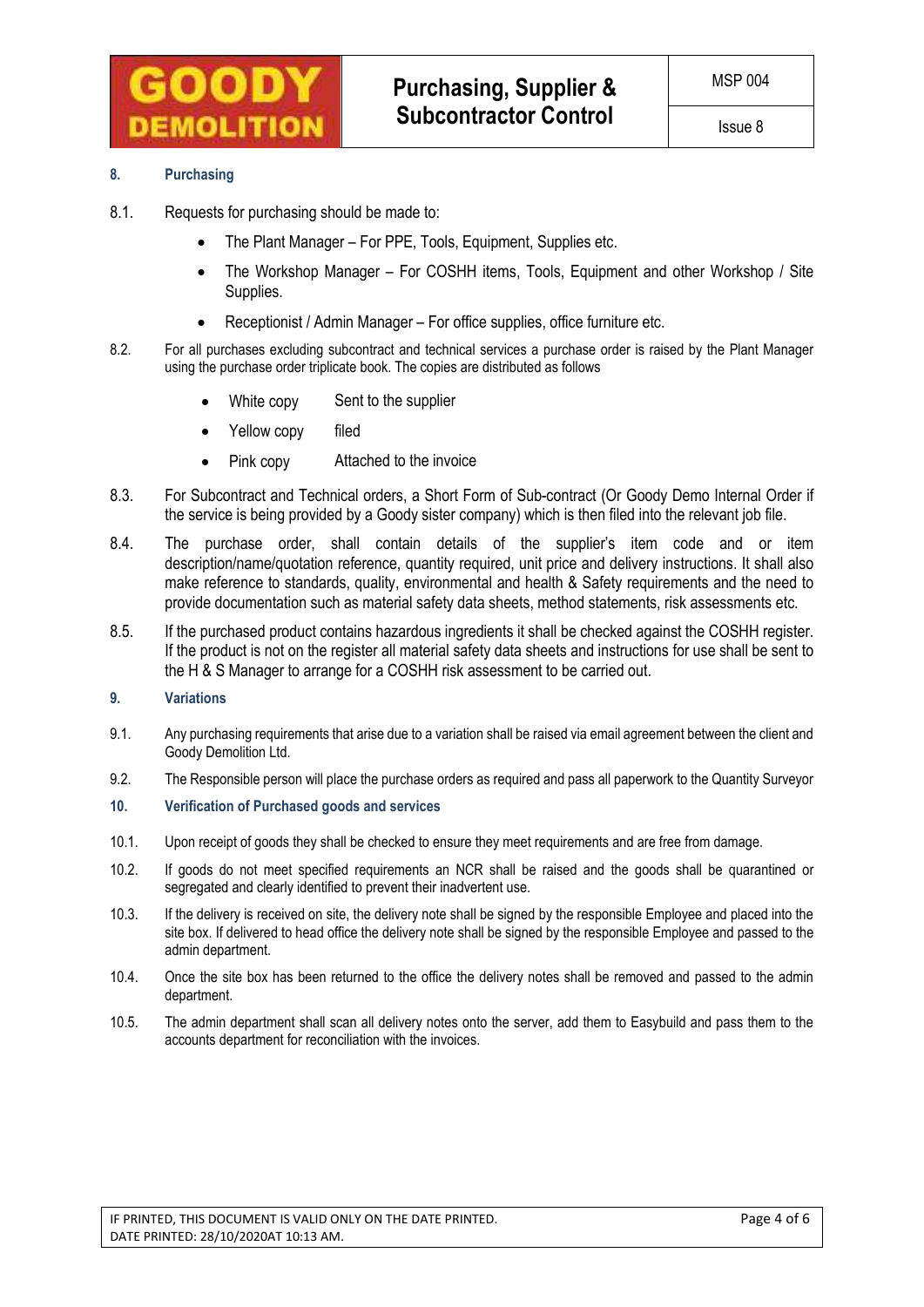

#### **11. Flow chart – Supplier approval process**